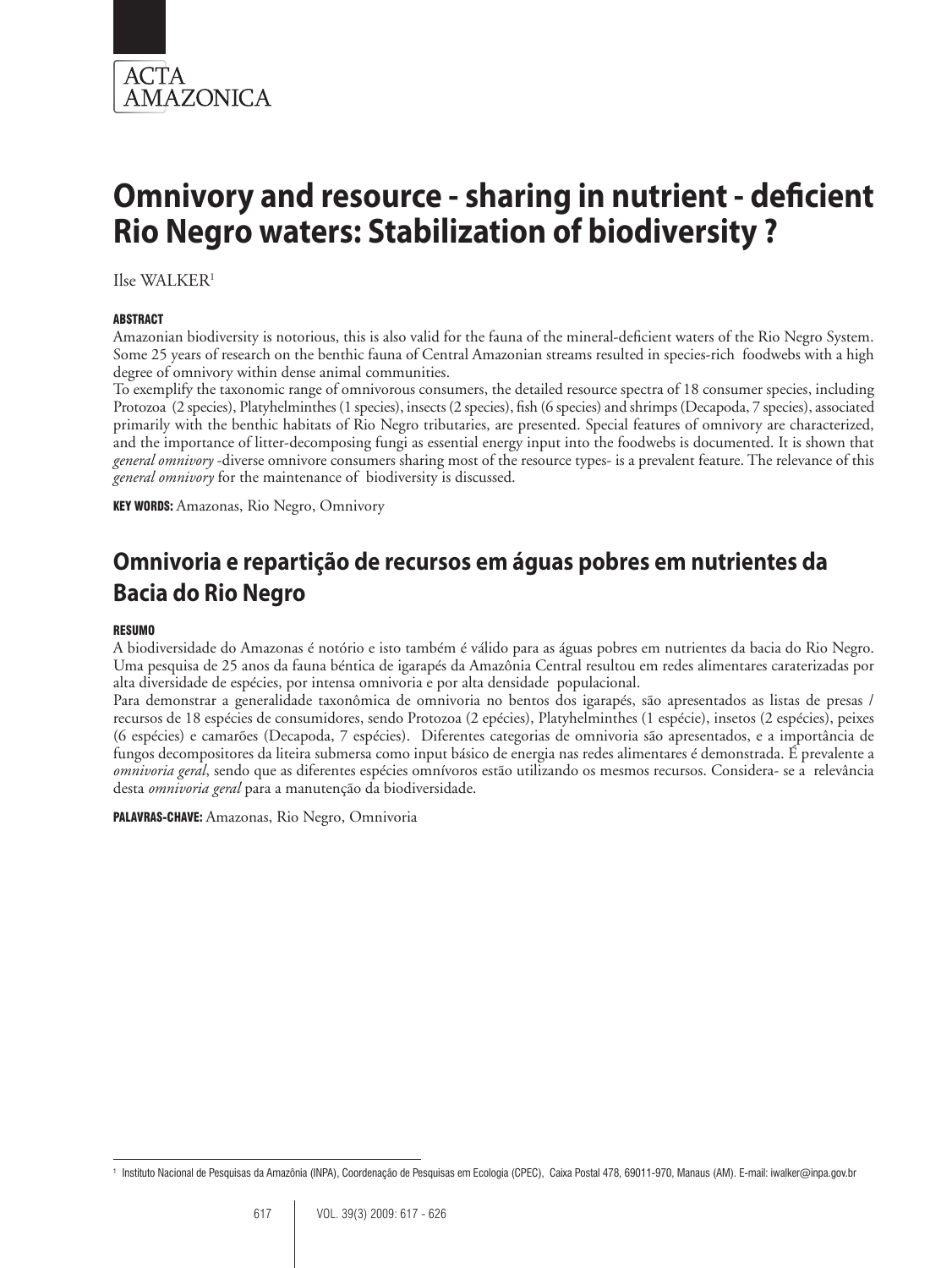

# **INTRODUCTION**

The prevalence of omnivory in the aquatic fauna principally also of the benthic communities of streams and rivers - is amply documentedfor different geographic and climatological regions. Thus for shrimps (Decapoda) in Japan (Usio el al 2002), New Zealand (Parkyn et al 2001) and the Amazon (Kensley and Walker 1982); for fish in the Amazon (Goulding et al 1988), in the Midwestern USA (Evans-White et al 2001), in Costa Rica (Pringle and Hamazaki, 1998) and in Australia (Arthington 1992); for aquatic insect larvae, such as Odonata (Woodward and Hildrew, 2001) and Plecoptera in England (Lancaster et al 1995), to mention some of the more recent examples.

Omnivory is of fundamental importance for the dynamics of the trophic structure, and hence, of general population dynamics in the respective ecosystems. In the measure consumers are omnivorous, competition presumably intensifies, as suggested by Woodward and Hildrew (2001). The counter-argument is, that omnivory stabilizes communities, because consumers may switch to alternative resources if one particular resource species gets rare, hence, there is a chance for this species to recuperate. The problem of these two conflicting arguments is of particular interest as regards the benthic fauna of high biodiversity in mineraldeficient waters, as documented for Central Amazonian forest streams (Walker 1995), and will be discussed in the last section of this article.

"Omnivore"in the strict verbal sense means "who eats everything that is edible". In the traditional eclogical sense, omnivores are animals that are herbivores as well as carnivores. For the purpose of foodweb studies, Pimm and Lawton (1977) defined "omnivory" as feeding on more than one trophic level. In this sense, an obligatorily carnivorous fish that feeds on odonata and chironomid larvae is an omnivore, because dragonfly larvae also feed on chironomids. In fact, the situation is much more complicated, because resource uptake may be a function of the life cycle of the consumers (Pimm 1991), of environmental periodicities, such as annual inundation cycles in Amazonian river basins for example, and of unpredictable changes of microhabitats as a consequence of consumer or resource dislocations. The question is, whether *omnivory in the strict verbal sense*, that is "*general omnivory*" also exists, a situation that would intensify the problem of ecosystem stability.

Analysis of the benthic, litter-dwelling communities of Central Amazonian forest streams between 1977 and 1987 resulted in the presentation of the general foodweb structure of the micro/mesofauna (Walker 1985) and of the macrofauna (Walker 1987) in Amazonian streams. As these streams drain mineral-poor latosols and podsols (Chauvel et al 1987) in areas of closed high-canopy forest, phytoplankton is very poorly

represented. The food chains start essentially with the litterdecomposing fungi, an essential component of the benthic habitats of forest streams, as also shown by Padgett (1976) and Methvin and Suberkropp (2003) for other regions.The fungi are ingested by micro- and macroinvertebrates, and both foodwebs are predominantly omnivore. However, omnivory is proven then only, when it refers to single consumer species, while in more general foodwebs related species are joined in a single position at a given trophic level. In this communication, therefore, the resources of single consumer species are listed. In order to highlight the generality of omnivory in these Amazonian streams, the consumer species include protozoa and platyhelminths, which were observed in vivo in multi-species, quasi natural laboratory cultures of the aquatic microfauna, as well as odonata, shrimps and fish that were collected in the field for examination of their stomach content. The list of consumer-specific resource items allows for identification of the category of omnivory that is realized by the respective consumers (herbivory/carnivory, different trophic levels, general omnivory), and furthermore, it is indicative for the basic, primary energy input in terms of  $C_3$ - or  $C_4$ - plants as determined by carbon isotope (<sup>13</sup>C) analysis (phytoplankton with lowest 13C values as compared with higher plants; Forsberg et al 1993).

# **Areas of Collection, Material and Methods**

All consumer organisms presented in Tables 1, 2, 3 and 4 were collected in acid, mineral-poor blackwaters of the Rio Negro Basin (Sioli 1984), mostly in smaller rivers in the vicinity of Manaus, pH- values varying from ~ 3 - 5, and conductivity from  $\sim 8 - 40 \mu S_{20}/cm$  (Walker 1995).

#### **MICROFAUNA**

Collection and maintenance. The ciliate *Dileptus* cf *anser*  (Holotricha) appeared in December 1976 in samples taken within floating grasses along the margin of one of the islands of the "Archipélago das Anavilhanas", a complex of hundreds of islands in the Rio Negro, which starts some 55 km upriver from Manaus (Walker 1978). The roots were vigorously shaken within a bucket filled with river water. The detached fauna was established in the laboratory in sub-samples of 100ml of the original mixture of the organisms of the bucket- sample, and pellets of bakers yeast (*Saccharomyces*) and fresh river water were periodically added to keep the foodweb going. Furthermore, pieces of submerged litter leaves with their attached mesofauna, collected in litterbanks of the blackwater forest stream Tarumã-Mirím (entering the Rio Negro ca 25km west of Manaus) were occasionally added, in order to increase the number of potentially interacting species. One of these later appearing species (1977), associated with litter fragments, was the tiny free-living flatworm *Stenostomum* sp (Rhabdocoela,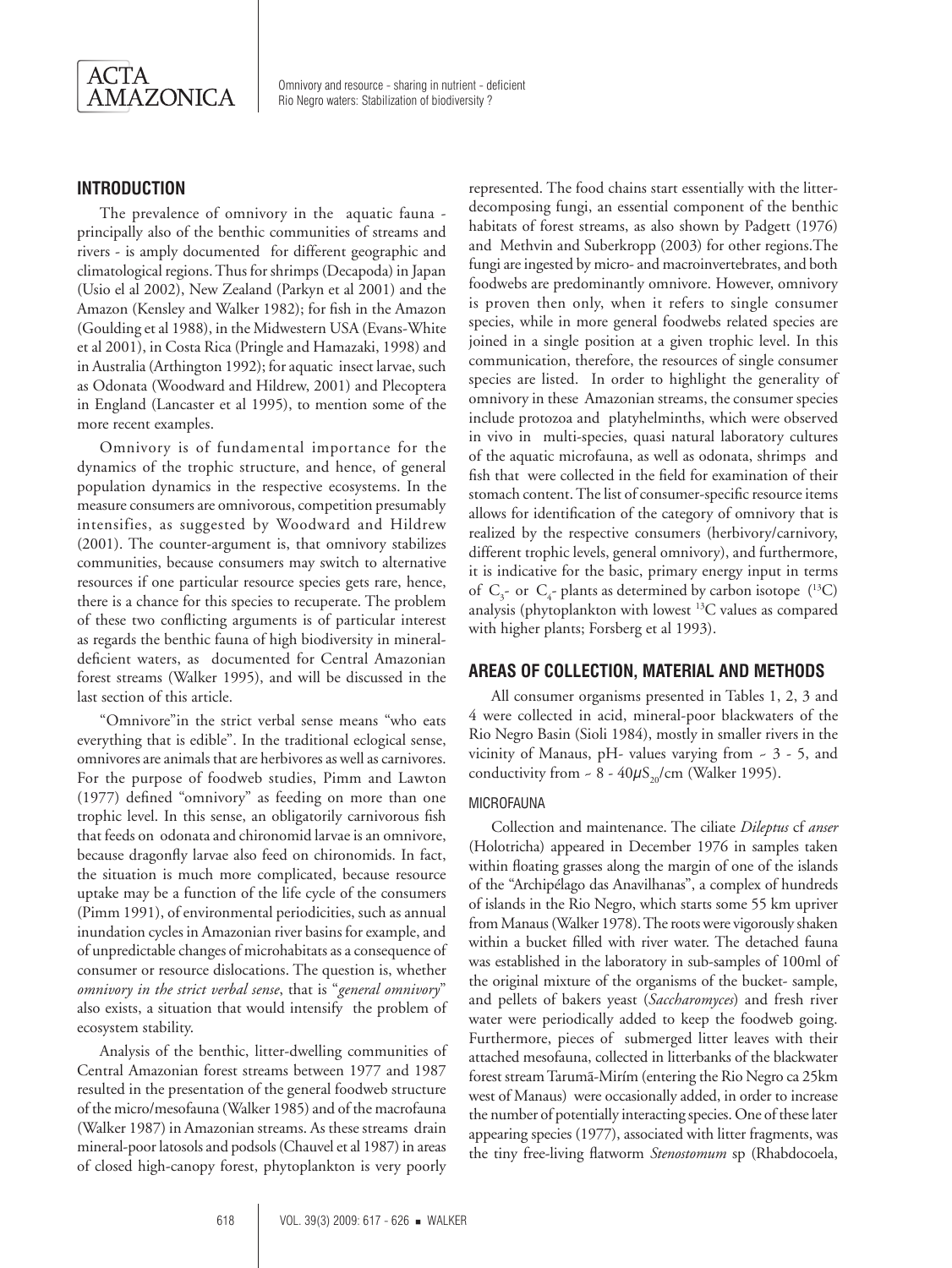

**Table 1** - Patterns of predation of the Protozoa Dileptus cf anser, and Stentor sp, and of the flatworm Stenostomum sp, as observed in vivo in laboratory cultures.

|                    | Consumers/Predators              |                   |                   |  |  |  |  |  |  |
|--------------------|----------------------------------|-------------------|-------------------|--|--|--|--|--|--|
| Prey               | Protozoa, Ciliata                |                   | Platyhelminthes   |  |  |  |  |  |  |
|                    | Holotricha                       | Spirotricha       | Catenulidae       |  |  |  |  |  |  |
|                    | Dileptus cf anser                | Stentor sp        | Stenostomun sp    |  |  |  |  |  |  |
| <b>Bacteria</b>    | $\qquad \qquad +$                | $+$               | $+$               |  |  |  |  |  |  |
| Algae              |                                  |                   |                   |  |  |  |  |  |  |
| Diatomeae          |                                  | $+$               |                   |  |  |  |  |  |  |
| Chilomonas         |                                  | $^{+}$            | $+$               |  |  |  |  |  |  |
| Fungi, unspecif.   |                                  | $+$               |                   |  |  |  |  |  |  |
| Saccharomyces      | $\qquad \qquad +$                |                   | $+$               |  |  |  |  |  |  |
| Saprolegnia        |                                  |                   | $\qquad \qquad +$ |  |  |  |  |  |  |
| Rhizopoda          |                                  |                   |                   |  |  |  |  |  |  |
| Vahlkampfia        | $+$                              |                   |                   |  |  |  |  |  |  |
| Arcella            | $\boldsymbol{+}$                 | $\boldsymbol{+}$  | $^{+}$            |  |  |  |  |  |  |
| Diffugia           |                                  |                   | $+$               |  |  |  |  |  |  |
| Euglyphidae        |                                  | $\qquad \qquad +$ |                   |  |  |  |  |  |  |
| Ciliata            |                                  |                   |                   |  |  |  |  |  |  |
| Paramaecium        |                                  | $\boldsymbol{+}$  |                   |  |  |  |  |  |  |
| Peritricha         |                                  | $\boldsymbol{+}$  |                   |  |  |  |  |  |  |
| Nematoda           | $+$                              |                   |                   |  |  |  |  |  |  |
| Rotifera           |                                  |                   |                   |  |  |  |  |  |  |
| Euchlanidae        | $\boldsymbol{+}$                 | $\boldsymbol{+}$  | $\qquad \qquad +$ |  |  |  |  |  |  |
| Philodinidae       | $+$                              |                   |                   |  |  |  |  |  |  |
| Gastrotricha       | $\begin{array}{c} + \end{array}$ |                   |                   |  |  |  |  |  |  |
| Micro - Crustacea  |                                  |                   |                   |  |  |  |  |  |  |
| Ostracoda          |                                  |                   | $\qquad \qquad +$ |  |  |  |  |  |  |
| Copepoda           |                                  |                   | $+$               |  |  |  |  |  |  |
| Cladocera          |                                  |                   | $^{+}$            |  |  |  |  |  |  |
| <b>Detritus</b>    |                                  |                   | $+$               |  |  |  |  |  |  |
| $(plant + animal)$ |                                  |                   |                   |  |  |  |  |  |  |

**Table 2** - Prey of two species of Odonata larvae as established by stomach dissection; given are number of predators with ingested prey types. ? algae ingestion is questionable (see explanation in text).

| Odonata       |                        |                           |  |  |  |  |  |  |  |  |
|---------------|------------------------|---------------------------|--|--|--|--|--|--|--|--|
| Prey          | Zygoptera Ischneura sp | Anisoptera Aeschnosoma sp |  |  |  |  |  |  |  |  |
|               |                        |                           |  |  |  |  |  |  |  |  |
| Algae         | 1?                     | 1?                        |  |  |  |  |  |  |  |  |
| Thecamoebae   |                        | 1                         |  |  |  |  |  |  |  |  |
| Nematoda      |                        | 1                         |  |  |  |  |  |  |  |  |
| Rotifera      | 1                      |                           |  |  |  |  |  |  |  |  |
| Cladocera     | $\mathbf{1}$           | 3                         |  |  |  |  |  |  |  |  |
| Oligochaeta   |                        | 9                         |  |  |  |  |  |  |  |  |
| Acari         | $\overline{2}$         |                           |  |  |  |  |  |  |  |  |
| Collembola    | 3                      | 2                         |  |  |  |  |  |  |  |  |
| Ephemeroptera | $\overline{4}$         | 5                         |  |  |  |  |  |  |  |  |
| Plecoptera    | 2                      | 1                         |  |  |  |  |  |  |  |  |
| Trichoptera   |                        | $\mathfrak{p}$            |  |  |  |  |  |  |  |  |
| Odonata       |                        | 2                         |  |  |  |  |  |  |  |  |
| Hemiptera     |                        | $\overline{4}$            |  |  |  |  |  |  |  |  |
| Chironomidae  | 10                     | 8                         |  |  |  |  |  |  |  |  |
| Fish          |                        | 2                         |  |  |  |  |  |  |  |  |

Catenulida), while the ciliate *Stentor sp.* (Spirotricha) was found in 1979 in samples of mesozoa from the blackwater forest stream Igarapé da Cachoeira, one of the headwater streams of the Rio Cuieiras which joins the Rio Negro some 70km up-river from Manaus (Walker 1985).

These mixed, "quasi- natural" cultures were kept under observation for more than two years. The feeding behaviour of this mesofauna was observed *in vivo* under binocular microscopes (10 - 250x magnifiaction).

#### **MACROFAUNA**

Sampling areas*:* All shrimps (Decapoda) and the majority of the fish were collected in the small (ca 35 km long) blackwater forest stream Tarumã- Mirím, a northern tributary that joins the Rio Negro ca 25 km up-river from the Manaus harbour. Including the meanders, river length almost triplicates. Some of the fish were collected on an excursion along the Rio Negro (10. Sept. - 3. Oct. 1999), in the lower courses of the affluents Rio Uaupés, Rio Curicuriarí and Rio Marié (all 9 *Copella*, half of the *Elachocharax* and of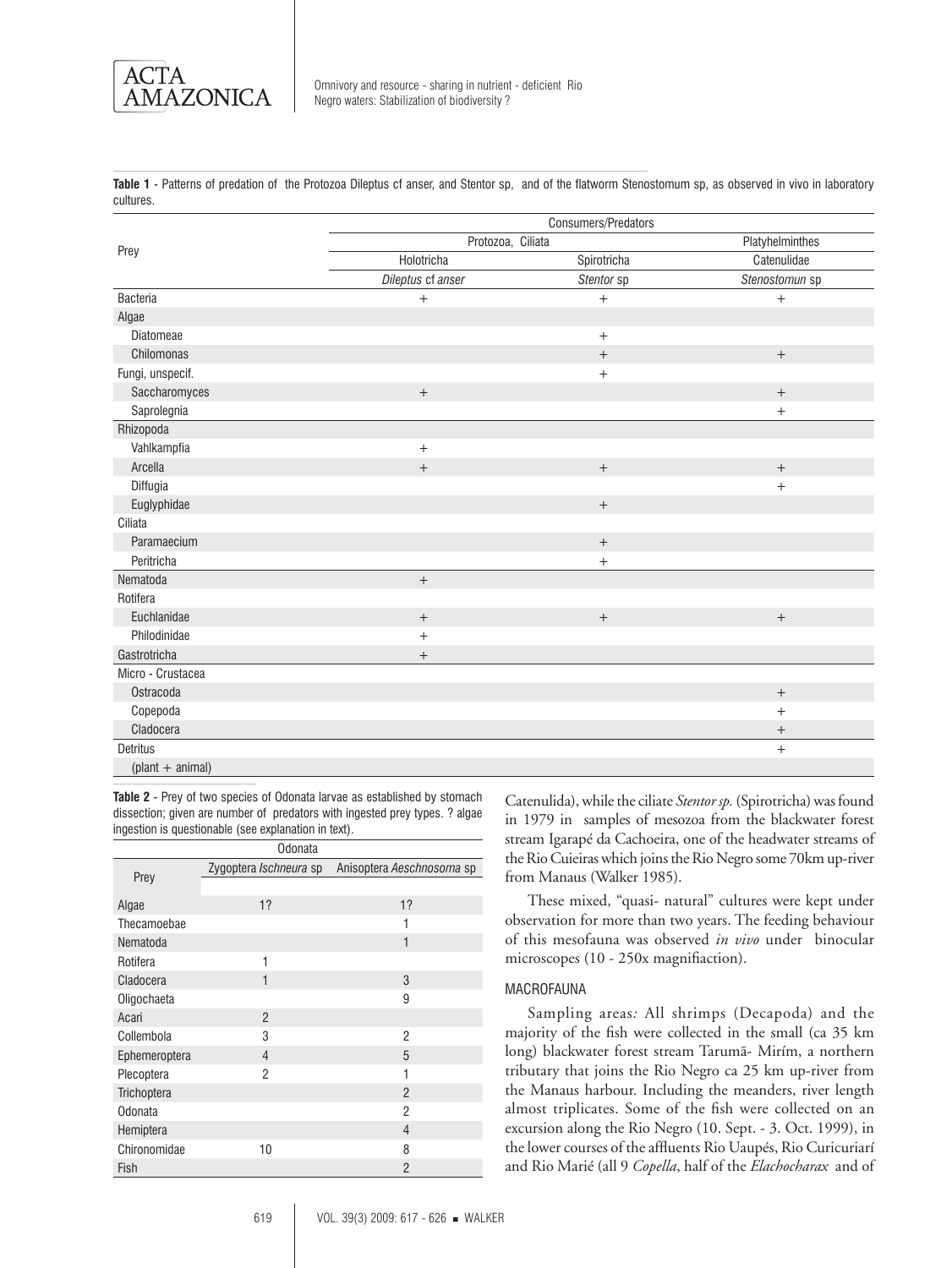

**Table 3** - Resource spectra of the six fish species Elachocharax pulcher, Hyphessobrycon sp, Copella sp (Characidae), Apistogramma cf regani, Mesonauta insignis (Cichildae), and Nemuroglanis sp (Heptapteridae). Given are number of fish with ingested resource type. No ind. = total number of dissected individuals. Size in mm = standard length of fish. \*For specification of detritus see text. \*Owing to the advanced stage of decomposition, distinction between ephemeropteran and plecopteran larvae was uncertain in some cases.

|                        |                | Characidae     |                |                 | Cichlidae        |                |
|------------------------|----------------|----------------|----------------|-----------------|------------------|----------------|
| Consumers              | E.pulcher      | Hyph.sp        | Copella .sp    | A. cf regani    | M. insignis      | Nemur. sp      |
| No ind.                | 19             | 11             | 9              | 18              | 16               | 15             |
| Size, mm               | $11 - 21$      | $20 - 30$      | $8,5 - 23$     | 12-28           | $11 - 34$        | 24-35          |
| Detritus, unspecif.*   |                |                |                | $\mathbf{1}$    |                  |                |
| Plants/roots           | $\overline{c}$ | $\overline{c}$ |                | $\overline{4}$  |                  | $\mathbf{1}$   |
| Periphyt. unsp.        |                | 5              |                |                 | $\mathbf{1}$     |                |
| Algae, Diatomeae       | $\mathbf{1}$   |                | 1              | $\mathbf{1}$    |                  |                |
| Thecamoebae            |                |                | 1              | 3               |                  | $\mathbf{1}$   |
| Oligochaeta            |                | $\mathbf{1}$   |                | $6\phantom{1}6$ | $\mathbf{1}$     | $\mathbf{1}$   |
| Crustacea              |                |                |                |                 |                  |                |
| Ostracoda              | 3              | $\overline{2}$ |                | $\mathbf{1}$    |                  |                |
| Copepoda               | 3              |                | $\overline{c}$ | $\overline{2}$  |                  | 6              |
| Cladocera, unsp.       | $6\phantom{1}$ | 10             | 5              | 8               | $\, 8$           | $\mathfrak{S}$ |
| Daphnidae              |                | 3              |                |                 | $\overline{c}$   |                |
| Macrothricidae         | $\overline{2}$ | $\mathbf{1}$   |                |                 |                  |                |
| Decapod larvae         |                |                |                | $\mathbf{2}$    |                  |                |
| Insecta                |                |                |                |                 |                  |                |
| Collembola             | $\overline{c}$ |                |                | $\mathbf{1}$    |                  |                |
| *Ephemeropt/Plecopt.   | $\overline{5}$ | $\overline{4}$ | 3              | 5               | $\overline{4}$   | $\overline{7}$ |
| Trichoptera            |                |                |                | $\sqrt{3}$      |                  |                |
| Odonata                |                |                |                |                 | $\overline{c}$   |                |
| Hemiptera, unsp.       |                |                |                |                 | 1                |                |
| Corixidae              | $\mathbf{1}$   |                | $\mathbf{1}$   |                 |                  | $\mathbf{1}$   |
| Naucoridae             |                |                |                | $\mathbf{1}$    |                  |                |
| Coleopt. larvae        |                |                |                | $\mathbf{1}$    | $\mathbf{1}$     |                |
| Diptera, unsp.         |                | $\overline{c}$ |                | $\mathbf{1}$    | $\overline{4}$   | $\mathbf{1}$   |
| Chironominae           | 9              | $\overline{4}$ | $\overline{2}$ | 9               | $\boldsymbol{9}$ | $\sqrt{3}$     |
| Tanypodinae            | 6              | $\mathbf{1}$   |                | $\sqrt{3}$      | 1                | $\overline{4}$ |
| Ceratopogonidae        | $\overline{c}$ |                |                | $\overline{1}$  |                  |                |
| Hymenoptera adult ants |                | 1              | 1              |                 | 2                | 1?             |
| Acarina                | $\overline{4}$ | $\overline{1}$ | $\mathbf{1}$   |                 | $\overline{2}$   | $\overline{1}$ |
| Eggs                   | $\mathbf{1}$   |                | 1              |                 |                  |                |

**Table 4** - Resource spectra of shrimp species (Decapoda, Natantia) collected in undisturbed, Central Amazonian forest streams (vicinity of Manaus). Given are number of shrimps with ingested resource types. Nr = total number of dissected individuals per species. ad = adults; juv. = juveniles.\*Whether nematodes are parasites or prey is uncertain. (Kensley and Walker 1982; *Euryrhynchus*: Walker 2001 and new data, years 2000 and 2006).

| Decapod consumer species |    |              |                |           |               |      |                |       |              |
|--------------------------|----|--------------|----------------|-----------|---------------|------|----------------|-------|--------------|
|                          |    | Euryrhynchus |                |           | Macrobrachium |      | Pseudopalaemon |       | Palaemonetes |
|                          |    | amaz.        | burch.         | nattereri |               | inpa | chryseus       | amaz. | carteri      |
| Stomach content          |    |              |                | juv.      | ad.           |      |                |       |              |
|                          | Nr | 27           | 29             | 25        | 25            | 25   | 25             | 25    | 10           |
|                          |    |              |                |           |               |      |                |       |              |
| Plantmaterial            |    | 12           | 4              | 6         | 6             | 6    | 6              | 4     | 3            |
| Fungi                    |    | 13           | 3              | 12        |               | 15   | 11             | 13    | 8            |
| Algae                    |    | n            |                | 3         |               |      | 14             | 6     |              |
| Thecamoebae              |    | 3            | $\mathfrak{p}$ | 2         |               | 3    |                |       |              |
| Nematoda *               |    |              |                |           |               |      |                |       |              |
| Rotifera                 |    |              |                |           |               |      |                | 4     |              |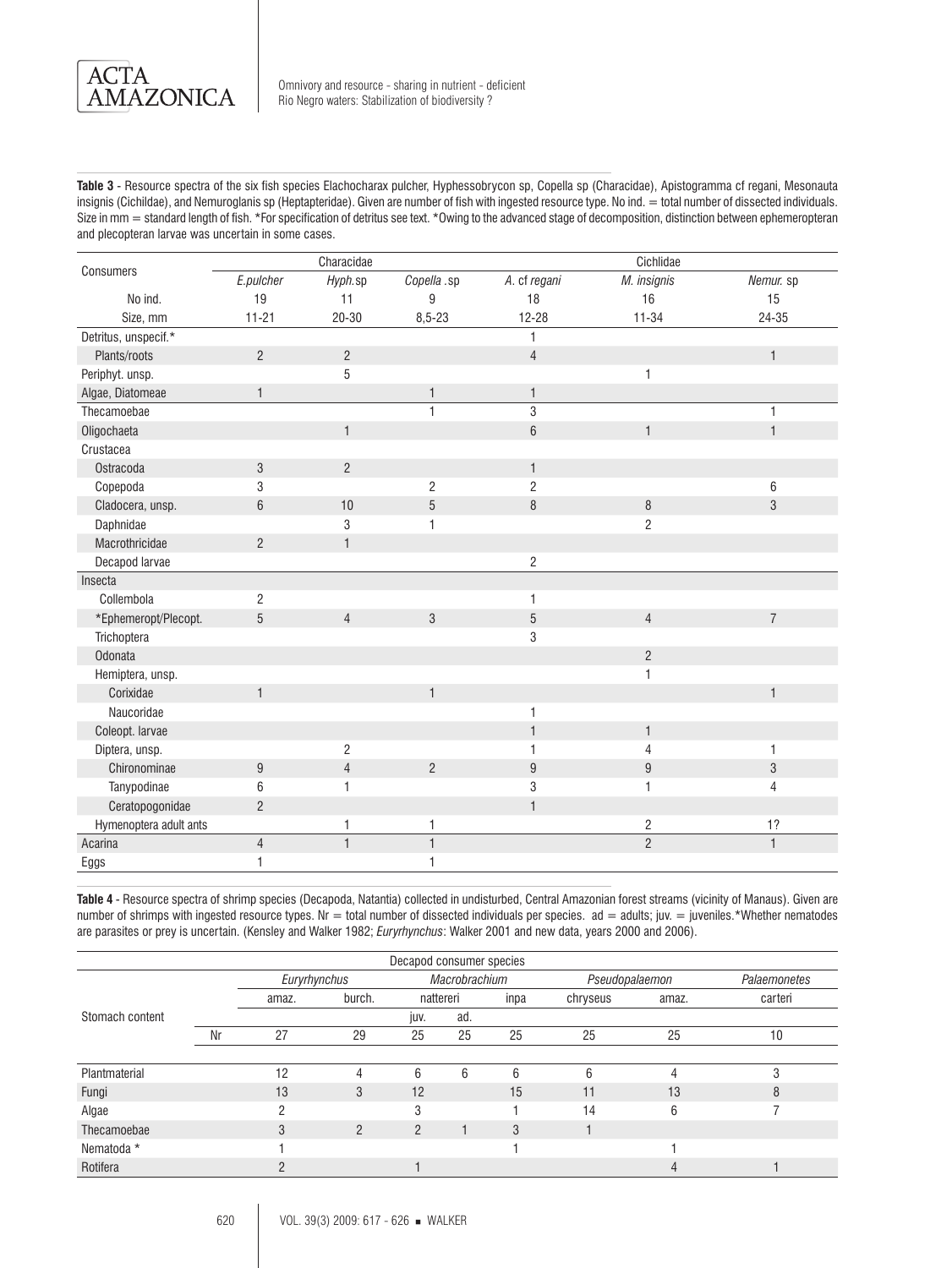

**Table 4** - Continuation.

| Decapod consumer species |    |                               |                |                |                |                |                |                 |                |
|--------------------------|----|-------------------------------|----------------|----------------|----------------|----------------|----------------|-----------------|----------------|
|                          |    | Macrobrachium<br>Euryrhynchus |                |                |                |                | Pseudopalaemon |                 | Palaemonetes   |
|                          |    | amaz.                         | burch.         | nattereri      |                | inpa           | chryseus       | amaz.           | carteri        |
| Stomach content          |    |                               |                | juv.           | ad.            |                |                |                 |                |
|                          | Nr | 27                            | 29             | 25             | 25             | 25             | 25             | 25              | 10             |
|                          |    |                               |                |                |                |                |                |                 |                |
| Oligochaeta              |    | $\overline{7}$                |                | $\overline{7}$ |                | 14             | 8              | 11              | $\overline{4}$ |
|                          |    |                               |                |                |                |                |                |                 |                |
| Crustacea                |    |                               |                |                |                |                |                |                 |                |
| Cladocera                |    | $\overline{4}$                | 9              | $\overline{4}$ |                | $\overline{2}$ | $\mathbf{1}$   | $\overline{4}$  | $\overline{2}$ |
| Ostracoda                |    |                               | 1              |                |                |                |                | 1               |                |
| Copepoda                 |    | $\overline{2}$                |                |                |                |                |                | $\overline{4}$  |                |
| Decapoda                 |    |                               |                |                | 1              | 6              |                | 3               |                |
|                          |    |                               |                |                |                |                |                |                 |                |
| Insecta, unsp.           |    |                               | 9              |                |                |                |                |                 |                |
| <b>Odonata</b>           |    |                               |                | $\overline{2}$ | $\overline{2}$ | $\sqrt{3}$     |                |                 |                |
| Trichoptera              |    | $\mathbf{1}$                  |                | 1              |                | $\overline{2}$ | $\overline{2}$ |                 |                |
| Plecoptera               |    |                               |                | $\overline{4}$ |                | $\overline{7}$ | $\overline{2}$ | 9               |                |
| Ephemeropt.              |    | $\overline{c}$                | $\overline{4}$ | 3              |                | $\overline{2}$ | 3              | $6\phantom{1}6$ |                |
| Hymenopt.,ad             |    |                               |                |                | 10             |                |                |                 |                |
| Coleopt., ad.            |    | 4                             |                | $\overline{7}$ | 1              | 13             | 10             | $6\phantom{1}6$ | $\overline{c}$ |
| Diptera, unsp.           |    | $\overline{c}$                |                |                | $\mathbf{1}$   | $\overline{c}$ |                |                 |                |
| Chironomidae             |    | 5                             | 3              | $\overline{7}$ | $\overline{7}$ | 9              | $\overline{4}$ | 12              |                |
|                          |    |                               |                |                |                |                |                |                 |                |
| Acarina                  |    | $\,$ 5 $\,$                   |                | 4              | 1              | 1              | 5              | $\overline{2}$  |                |
| Tardigrada               |    | $\mathbf{1}$                  |                | $\overline{2}$ |                |                | $\mathbf{2}$   | $\overline{c}$  |                |
| Eggs (invertebr.)        |    | 1                             |                |                |                | 1              | 3              | $\mathbf{1}$    |                |
| Fish                     |    |                               | 1              | $\mathbf{1}$   |                |                |                |                 |                |

the *Apistogramma* specimens, and 2 *Mesonauta*; Tab. 3). The objective of this excursion was fish taxonomy, hence, only a limited number of the more frequent species was available for dissection. A further reason for limited numbers of consumers listed in Tabs. 3 and 4 (fish and shrimps) is the high frequency of empty stomachs, which may imply seasonal feeding periods (Walker, in preparation).

The data on the Odonata (Tab.2) are extracted from Walker (1987), which presents the *general* foodweb of the benthic fauna of the two Central Amazonian blackwater streams Tarumã- Mirím and Rio Cuieiras (see above). *Ischneura sp.* (Zygoptera) and *Aeschnosoma sp*. (Anisoptera) were two of the most frequent species with analysed stomach contents, and hence, were chosen as examples for Tab. 2.

In all these rivers, the habitats sampled was the submerged leaf litter in the areas of the annually inundated "igapó"-forest, that is, litterbanks in the meanders of the river channel during lowest-water periods (Oct - Jan), and the inundated forest floor and litterbanks during rising and falling water levels, and furthermore, the shrubby edges of the stream channels with floating roots and occasional waterplants.

Methods*:* The Odonata larvae, shrimps and fish were collected with handnets of ca 8 liter volume (1mm2 mesh size) which were pushed underneath the litter layer and then quickly lifted out of the water. The animals were removed by hand and stored in 70% alcohol. In case of collection within the inundated marginal vegetation (low shrubs and occasional water plants), the handnet was placed underneath the roots and branches and vigorously shaken before removing the net from the water. In the laboratory, the animals were dissected under the low-power binocular, the stomachs/ventricles were openend, and the contents examined under appropriate higher magnification. Detritus in the gut behind the ventricle was not considered, because the ingested prey organisms may be in an advanced stage of digestion, thus simulating detritus.

#### Identification of material

In the Amazon, the *consumer* categories Odonata and fish are extremely species- rich, and different larger river basins are practically isolated regions. Taxonomic identification to the species level is therefore most of the time impossible.To illustrate this general amazonian situation: Motta-Bührnheim & Cox-Fernandez (2003) analysed the fish assemblages of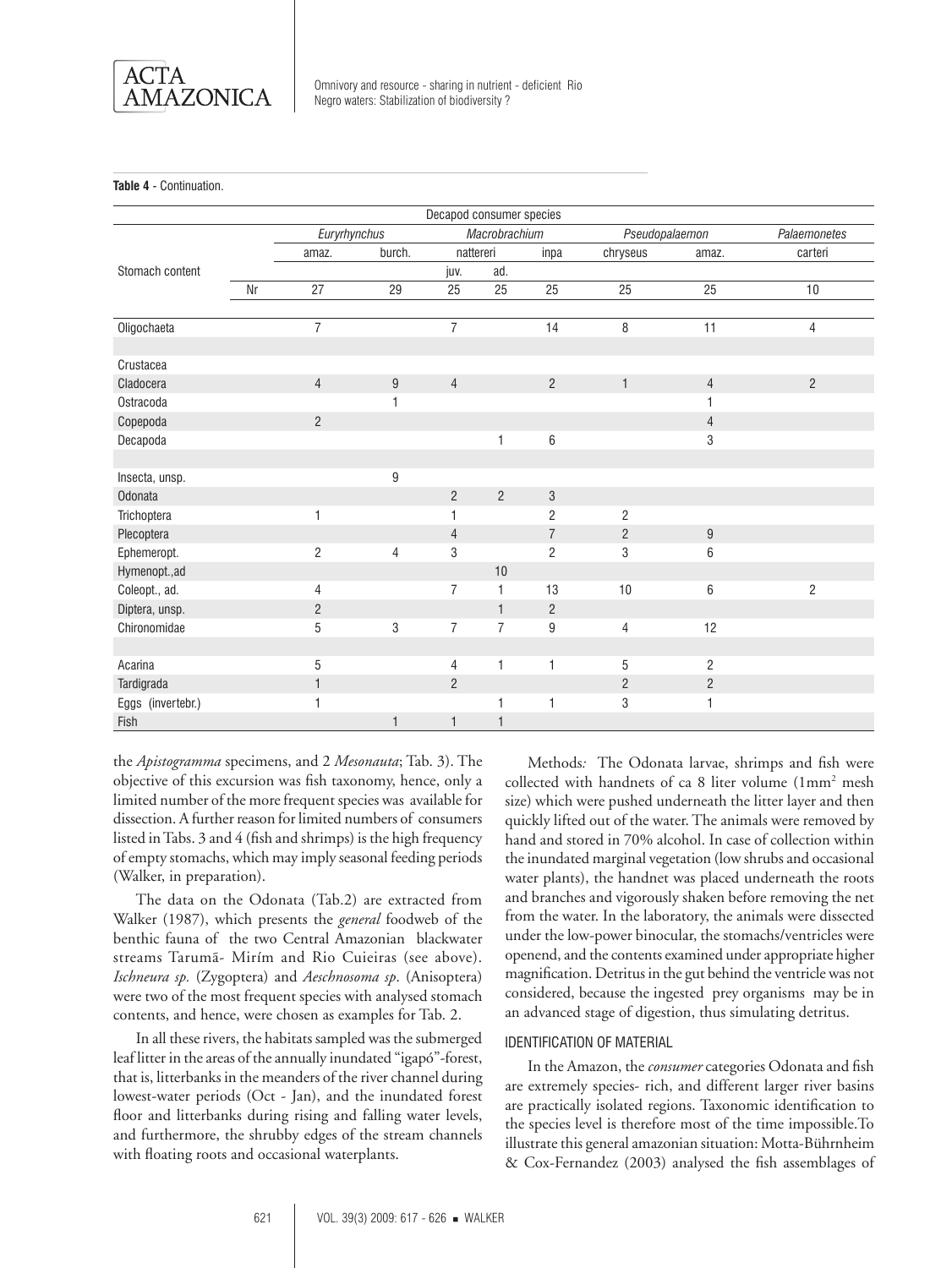

three headwater streams of the River Urubu which enters the Amazon ca 180 km East of Manaus: of the total of 22 fish species collected, 9 species could not be identified to the species level. With the exception of the shrimps (Tab. 4, extracted from Kensley and Walker 1982 and from Walker 2001), identification to the level of species was therefore not possible. Close examination of the dissected animals, though, allowed for the conclusion, that the respective group belonged to a single species within the respective Genus. The identification of the fish in Table 3 follows the recent classification by Reis et al (2003).

Identification of the ingested *prey organisms* is still more problematical, because, in general, the material is triturated and/or in an advanced stage of digestion. Hence, prey organisms were in most cases identified on the levels of Order or Family only.

The category of *Detritus* was avoided wherever possible, because triturated animals or plant tissues can be categorized as such. Some particles of organic sediments (*detritus in the strict sense*) usually enter the stomach with prey catch, and there are the remains of the gut contents of the prey organisms: these two categories of particles are not indicative of "feeding on detritus". For the same reasons, the contents of the digestive tract behind the stomachs of fish and behind the proventriculi of the arthropods were not included in the data presented. Only if a considerable volume of the stomach/ventriculus was filled with organic detritus, was the observation categorized as "detritus feeding". In fact, only one such case was noted (Table 3).

# **Results: Consumer-specific patterns of omnivory**

#### The Protozoa and Platyhelminths (Table 1.)

Both protozoans ingest prey ranging from Procaryota (Bacteria), Fungi, to metazoa (Rotifera). The relatively large size of these two ciliates ( 0,4mm length) allows for the ingestion of complex metazoans, for instance, one *Dileptus* was found with two ingested rotifers. Tackling a nematode, though, was unsuccessful: the much longer worm passed the ciliate cell, was killed in the process, but could not be vacuolized. One consistent difference between the two ciliates is noteworthy: *Dileptus* never accepted any ciliate prey, nor Algae, while *Stentor* ingested repeatedly both types of resource.

Both ciliates must be categorized as *omnivores*, firstly, because they ingest plants and animals (Fungi , Protozoa and Rotifera), and secondly, because they feed on various trophic levels: Thecamoebae and rotifers feed on fungi (Walker l987), and unicellular algae are a normal resource of Protozoa and Rotifera.

The same criteria of omnivory are valid for the platyhelminth *Stenostomum* sp*.*, which accepts largely the same reource types as the two ciliates, and - owing to its larger size - also catches a variety of microcrustacea.

#### Odonata (Tab. 2)

Both species, *Ischneura* sp and *Aeschnosoma* sp are essentially insectivores, which is the rule for Odonata larvae, any other prey type is sporadic. The only exception is oligochaete capture by *Aeschnosoma.* The Anisoptera occupy niches within the litter layers, and thus, have access to the small oligochaetes that colonize the surface of litter leaves, while the Zygoptera usually occupy surfaces near the open water, where oligochetes are less frequent. The prevalent prey of both Odonata species are Ephemeroptera and Chironomidae, presumably because these are the most frequent and ubiquitious insect larvae in these benthic habitats (Walker 1994, 1998). Algae ingestion is questionable, because small algae may accidentally enter the ventricle in the course of prey capture. Rather surprizing are fish vertebrae within an Odonata ventricle, yet, the smallest fish species of the litter habitat is a tiny gobby *Microphylipnus*, with a standard length of 1,2cm. This fish, therefore, is within the range of the normal prey of larger anisopteran larvae, furthermore, there are the larvae and juveniles of other small litter-colonizing fish species, which may serve as prey.

On the whole it appears that both Odonata species, although belonging to two different Suborders, accept any animal prey within the range of their perception and size that allows for successful capture and ingestion. Thus, even if algae- feeding is excluded, they are omnivores in the sense that they feed on various trophic levels, considering that larger insect larvae (Ephemeroptera, Trichoptera) feed on algae, microcrustacea and chironomids (Walker 1987).

#### Fish (Tab. 3)

Although relatively few individuals in each species were available for dissection, the general situation indicates that all these small fish species, mostly associated with litter deposits and with marginal vegetation in shallow waters, are true omnivores in the sense that they ingest plants and animals, and they also feed on various carnivorous trophic levels, as shown by the wide spectrum of resource utilization, which ranges from 12 (*Nemuroglanis*) to 18 (*Apistogramma*) resource types as listed in Tab.3.

Cladocera and the larvae of Chironomids (including the predatory Tanypodinae) and of Ephemeroptera are the prevalent prey types, again, as argued for the case of the Odonata, because these prey organisms have the highest population densities in the benthic habitat of submerged litter (Walker 1987, 1994). Cladocera input is not the passive result of periphyton scraping, if this were the case, peripyton- feeding would be more frequent than Cladocera ingestion. Also, of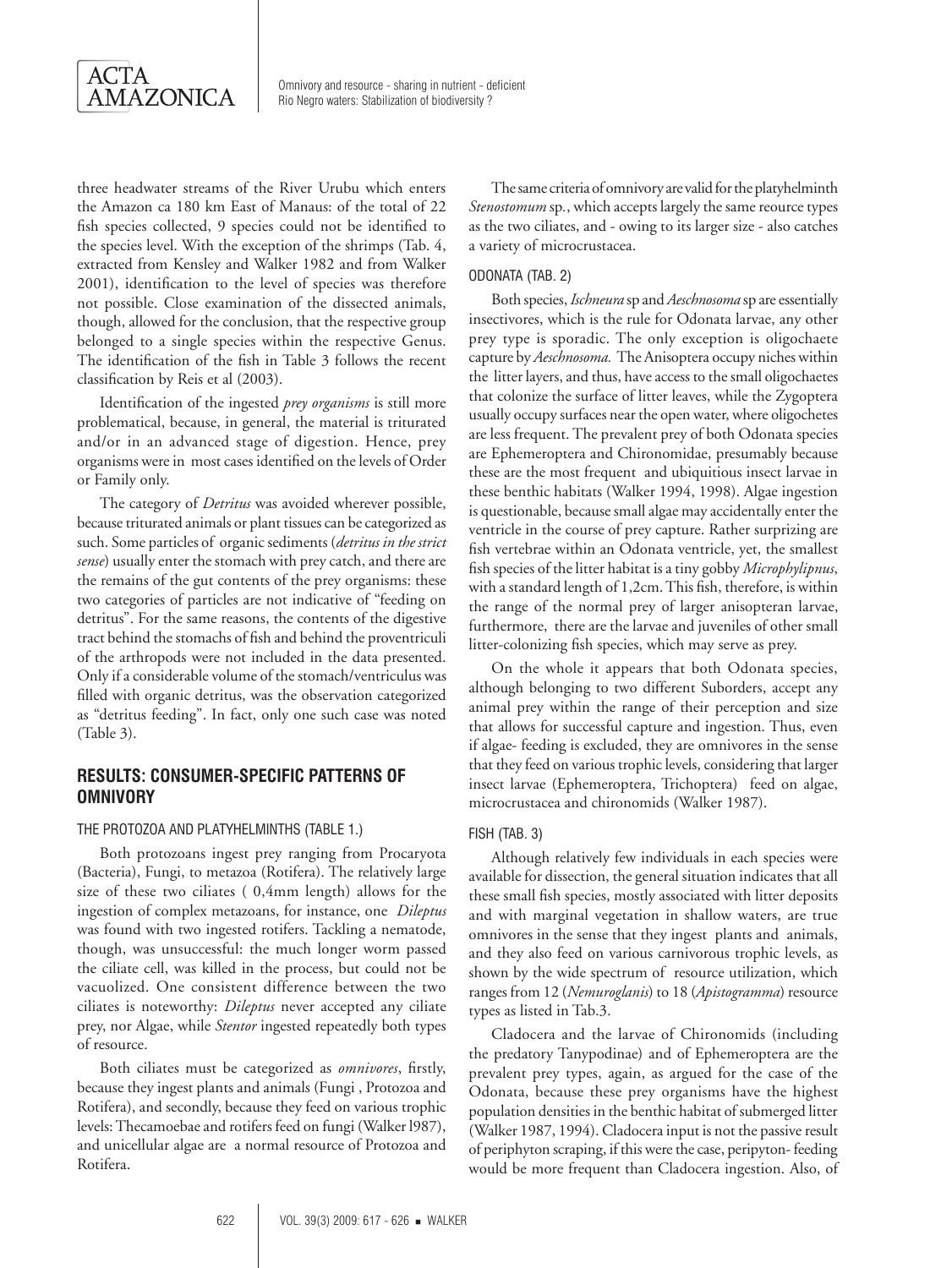

the 10 *Hyphessobrycon* with Cladocera in their stomachs, two had ingested more than 100 such prey individuals. This indicates that microcrustaceans are picked one-by-one from the litter leaves and from the periphyton adhering to roots and to submerged branches, a typical behaviour of fish browsing that I observed frequently in the natural habitat.

The single incidence of detritus-feeding refers to an individual of *Apistogramma.* cf *regani,* with half of its stomach filled with tree bark of intensely orange colour, probably due to Fe3 -excreting bacteria, as known from *Leptothrix ochracea,* (Chlamydobacteriales; Strasburger et al 1978).

#### Decapoda (Tab.4)

In the shrimps, herbivory and carnivory are equally important. Combined ingestion of unidentifyable plantmaterial, of algae and fungi indicates that they may be true shredders of submerged litter in an advanced stage of decomposition, when decomposition fungi are massively colonizing the leaves. The algae of this habitat are mostly benthic diatoms which settle on the litter leaves, as do thecamoebae, small oligochaetes, mites (Acarina) and the tardigrades. In addition, shrimps are true predators, which catch and ingest mobile prey organisms, as indicated by the high frequency of cladocere and beetle (Coleoptera) ingestion for example. Interesting is the capture of adult ants - that presumably were floating on the water surface - by 10 individuals of *M. inpa*. This indicates that truly benthic shrimp species also operate near the water surface. The size of the vertebrae of the three captured fish suggests that these were either larvae or else, individuals of *Microphylipnus sp,* the smallest species of the Amazonian benthic habitats (standard length ca 12mm).

## **CONCLUSIONS AND DISCUSSION**

#### General omnivory

The data presented in Tables 1-4 show conclusively that the benthic macro-fauna of Central Amazonian blackwater streams, as well as the microfauna associated with submerged litter and water plants, is essentially omnivorous: From Protozoa to shrimps and fish, the consumers feed on various trophic levels which - with the possible exception of the Odonata larvae - include plants and animals. The length of foodchains is impressive, particularly for Protozoa, which, for instance, places the ciliate *Dileptus* cf. *anser* on the 4<sup>th</sup> trophic level: Bacteria Vampyrellidae (Rhizopoda) *Arcella* (Thecamoebae) *Dileptus,* not to mention that this unicellular predator feeds on metazoa with a complex anatomy (Rotifera). The longest possible foodchain of the small benthic fish species includes: Algae/periphyton microcrustacea Chironomidae Trichoptera smallest fish Odonata larger fish, thus placing the fish on the  $7<sup>th</sup>$  trophic level. However, as the fish feed on all these

lower levels, the different possible, and actually realized food chains are generally shorter. An interesting detail refers to the two species *Elachocharax pulcher* and *Apistogramma* cf *regani*: In the foodweb analysed for a single meander of the stream Tarumã- Mirím (Henderson & Walker 1986), these two species were also relatively frequent, and resource similarity between these two species was 60%, as against only 45,5% in Tab.3 (with the fish taken in different rivers). This indicates that the prey incidentially present is more determinative than prey choice by the fish.

The ornamental fish *Paracheirodon axelrodi* (Characidae), the "Cardinal Tetra", which colonizes the floodplains of some rivers of the middle Rio Negro Basin, shows a similar feeding pattern as the fish species of this study (Tab.3): more than 40% of the cardinals ingest microcrustacea and chironomids, however, ingestion of algae and detritus is more frequent in the cardinal (Walker 2004). The remarkable similarity of the fish- and shrimp resource-spectra implies that foodchains are largely similar in the two predator categories.

On the whole, the general resource spectrum of the six small, benthic fish species collected in Rio Negro tributaries (Tab. 3) is concordant with the results published by Goulding et al (1988) for a total of 450 Rio Negro species: Omnivory is the prevalent feature, but feeding on plant matter is more common in these Rio Negro fish than suggested by the data in the present paper. The major invertebrate prey types of the Rio Negro fish species are micro-crustacea and insects, chironomid larvae being the most frequent insect prey. Detritus ingestion is common in the Rio Negro fish, however, this may partly be due to differences of method: Goulding et al (1988) listed the material found in the whole intestine, while the results in Table 3 refer only to stomach content.

Long-term observation of feeding behaviour in the course of development (Leite and Araújo-Lima 2002) and/ or during the annual inundation cycles may reveal switching of feeding strategies, as suggested by a recent study of the Cardinal Tetra (*Paracheirodon axelrodi,* Marshall 2004). This temporal variation amplifies the food spectrum in sample series of the respective fish species, and may have some effect on the fish diets presented in Tab. 3, because smallest and largest within-species-size of these fish varies by a factor of 1.5 - 3.0, i.e. includes younger and older individuals. The relative small number of specimens dissected of each species, does - however - not allow to ascertain age-dependent prey choice. Certain is, that predation prevails over herbivory, and this may be particularly important for the fauna of the mineral-poor Rio Negro waters. Carnivory means primarily ingestion of proteins, and proteins include relatively high levels of all the vital chemical elements for the reproduction and maintenance of animals.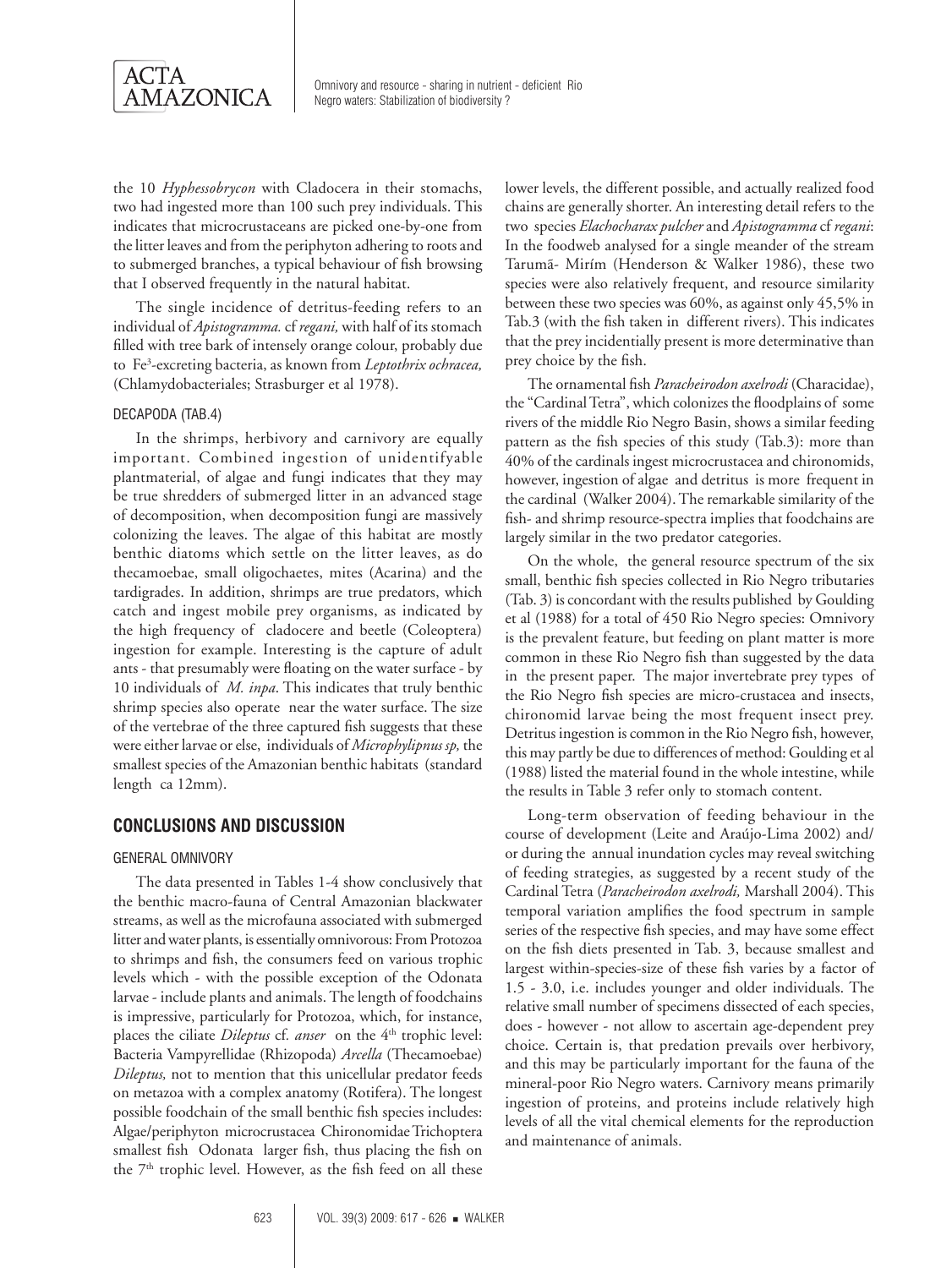

The same argument is valid for fungus-feeding, which is important for the benthic fauna of the poor Rio Negro waters (Walker 1985, 1987): 57 invertebrate species, ranging from protozoans to shrimps, and including the major prey of fish (Chironomidae, Ephemeroptera), were shown to ingest spores and/or hyphae of the litter-decomposing aquatic fungi. Indeed, it is probably the high frequency of fungus-feeding, combined with general omnivory in the benthic fauna of mineral-poor Amazonian waters, that results in apparently questionable interpretation of the various data on the origin of the energy input of the fishes of the Rio Negro Basin as determined by carbon- isotope analysis of their tissues (Forsberg et al 1993, Furch & Junk 1997, Thomé de Souza 2005): low values of 13C- isotopes in fish tissues indicate phytoplankton and periphyton as primary resource input, while higher values result from forest input (mainly fungi that decompose submerged leaf litter and dead wood). The major resources of omnivore fish that are collected in river channels, in the free water and along sun-lit river margins are algae, periphyton, microcrustacea and insect larvae, while the same fish species may depend on the fungi that decompose submerged litter leaves and dead wood as resource input in forest streams and in the inundation forest. Alternative feeding would result in intermediate isotope values. As a matter of fact, the complexity of the foodwebs of omnivores means, that carbon-isotope analysis is probably the only conclusive method as regards the primary energy input of the fish and shrimps from poor Rio Negro waters, and that these values are a function of the actual feeding grounds of the fish. The potential importance of fungus ingestion by the major prey of fish in the Rio Negro river system is shown in Tab. 5. The data refer to the analysis of the stomach contents of 50 fish species collected along the Rio Negro channel (Thomé de Souza 2005), major prey organisms being Chironomidae, Ephemeroptera, Trichoptera and zooplankton. These fish species do not include Characidae and Cichlidae (that is, the consumer fish presented in Tab.3).

Specially noteworthy features of the data (Tab. 1 - 4) are firstly, the wide spectrum of resource utilization within species, and secondly, the wide overlap of resource utilization between species, be they vertebrates or invertebrates. Thus - excluding detritus and unspecified plant material - 20 of the 25 resource types listed for the fish (Tab. 3) are utilized by two or more species, and 19 of the 22 shrimp resource types (Tab. 4) are shared between several species. Resource similarity between the fish and shrimps (Tab. 3 and 4) is 64%. Thereby it is important to note that all of these species are associated with the same habitats: primarily benthic litter accumulations and - to a minor extent - submerged, marginal vegetation. Thus, any two shrimp species in Tab.4 may be caught in the same net sample. A special feature is "reciprocal feeding" between odonata larvae, fish and shrimps, the larger individuals feeding on smaller individuals of the other two types. This implies that the relative size between predator and prey, rather than prey species, is the decisive factor that determines prey choice, an observation also made by Woodward (2001) with regard to the foodweb of an English stream. A wide overlap of the diets of fish, shrimps and larger insects is also recorded from a Southern Chinese stream (Mantel et al 2004). *Omnivory* thus applies in its widest sense: everything that can mechanically be tackled and is physiologically acceptable (i.e. is neither toxic nor irritating) is ingested.That is, acceptance is general and rejection is specific. Havens et al. (1996) studying the foodweb of a Florida lake, arrive at similar conclusions: "Most consumers were omnivorous".

With regard to ecosystem analysis, this pattern of *general omnivory* is important: the resource spectrum of the consumers is representative for the *species composition* in this habitat, whereas - in *specified omnivory*, the resource spectrum of the consumers is representative for *species-specific resource selection.*

#### STABILIZATION OF BIODIVERSITY?

The situation of "*general omnivory*" within a limited ecosystem evokes the problems of "*diversity and stability*, because - if all consumers are feeding on most of the different resources, there are no separate food niches for the different consumers, and unlimited resource competition would result in irregular and excessive population fluctuations and would drive the weaker species to extinction. However, this is true then only, if resources are truly limiting. If *space is limiting*, then omnivory implies resource redundancy: if one resource species becomes scarce, consumers feed more heavily on other species, and this allows the declining species to recover. Hence: the more diversity, the more resource redundancy and the more stability. Ecological reality seems to be more in tune with this type of system: For the benthic fauna of the Tarumã-Mirím, there is convincing evidence that space- rather than resource- is limiting. Relative standing-stock densities between predators and prey in the benthic litter habitat are relatively stable, and potential prey individuals available per predator is usually >100 and never drops to below 50 (Walker 1994, Walker et al 1991). Indeed, space limitation may be a common feature of aquatic faunas: thus Maltchik and Pedro (2000) showed a positive relation between biodiversity and stability in the communities of shallow lakes, and Schmid-Abraya et al (2002), analysing the foodweb of an acid stream, conclude that the dense web-connectance provides alternative energy pathways for the top- predators, with a stabilizing effect on the energy flow through the system.

The range of resource data presented in this study would thus support the conclusion, that within the context of Amazonian biodiversity and system stability, *general omnivory* in the benthic habitats of nutrient-poor Rio Negro waters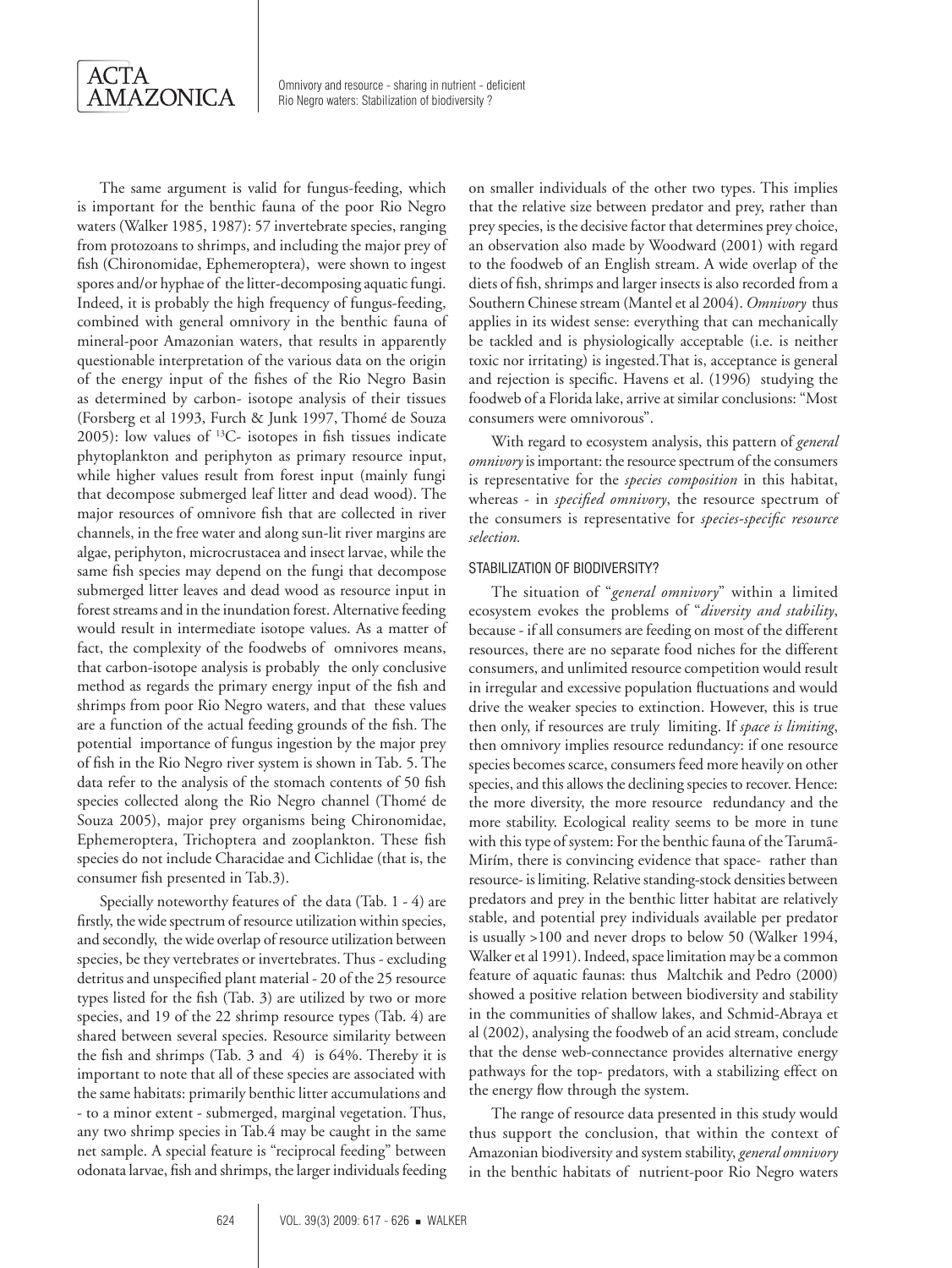**Table 5** - The potential importance of litter- decomposing fungi as energy input for Rio Negro fish species. A: Percent (%) fish species that ingested the respective prey types (100  $% = 50$  species). Prey relevance: Percent fish species with at least 10% of individuals that ingested the respective prey (after Thomé de Souza, 2005). B: Fungus- feeding by the prey types of the fish.  $n =$  total number of prey species and individuals respectively, examined.  $x =$ number of species and of individuals (sum of all species) that ingested aquatic fungi. \* Zooplankton in B refers to 20 species of Thecamoebae only (after Walker 1987).

| Prey acceptance by fish |                       |    | Prey types of fish |    |               |   |             |                  |             |  |  |
|-------------------------|-----------------------|----|--------------------|----|---------------|---|-------------|------------------|-------------|--|--|
|                         |                       |    | Chironomidae       |    | Ephemeroptera |   | Trichoptera |                  | Zooplankton |  |  |
|                         | Fish species (%)      |    | 64 %               |    | 36%           |   | 28%         |                  | 28%         |  |  |
| A                       | Prey relevance        |    | 44%                |    | 26%           |   | 18%         |                  | 6%          |  |  |
| B                       | Fungus feeding        | X  | n                  | x  | n             | x | n           | $*_{\mathsf{X}}$ | *n          |  |  |
|                         | by prey species (nrs) | 5  | 6                  |    |               | 4 | 5           | 18               | 20          |  |  |
|                         | by individuals (nrs)  | 27 | 36                 | 24 | 34            |   | 24          | 67               | 75          |  |  |
|                         | $=$ %                 |    | 75.0               |    | 70.6          |   | 45.8        | 89,3             |             |  |  |

essentially contributes to the stabilization of the ecosystem and its biodiversity.

## **Acknowledgements**

I am thanking Prof. Dr. Ning Labish Shao (University Federal of the Amazonas) for the identification of the fish, and Dr. Regina Oliveira da Silva (Muséu Goeldi, Belém) for the identification of the Odonata larvae, and Dr. Matthias Wantzen (University of Konstanz, GE) for helpful comments and suggestions.

#### **LITERATURE REFERENCES**

- Arthington, A. H. 1992. Diets and trophic guild structure of freswater fishes in Brisbane streams. Proc. Royal Soc. of Queensland 102: 31 - 47.
- Chauvel, A., Y. Lucas and R. Boulet. 1987. On the genesis of the soil mantle of the region of Manaus, Central Amazonia, Brazil. Experientia 43/3: 234-240.
- Evans-White, M., W.K. Dotts, L.J. Grey and K. M. Fritz. 2001. A Comparison of the trophic ecology of the crayfishes *Orconectes nais* (Faxon) and *Orconectes neglectus* (Faxon) and the central stoneroller minnow *Campostoma anomalum* (Rafinesque): Omnivory in a tallgrass prairie stream. Hydrobiologia 462: 131-144.
- Forsberg, B. R., C. A. Araújo- Lima, L. M. Martinelli, R. L. Vitória, J. A. Bonassi 1993. Autotrophic carbon sources for fish of the Central Amazon. Ecology 74: 643 - 652.
- Furch, K. and W. J. Junk. 1997. The chemical composition, food value and decomposition of herbaceous plants, leaves and leaf litter of the floodplain forests. In: Junk, W. J. (ed). The Central Amazon floodplain ecology of a pulsing system. Ecological Studies 126, pp. 187 - 205 Springer Verlag, Berlin.
- Goulding, M., M. Leal-Carvalho and E.G. Ferreira. 1988. Rio Negro, rich life in poor water. SPB Academic Publishing, The Hague, 172pp.
- Havens, K.E., L.A. Bull, G.L. Warren, T.L. Crisman, E.J. Philips and J.P. Smith.1996 foodweb structure in a subtropical lake ecosystem. Oikos 75: 20-32.
- Henderson, P.A. and I. Walker 1986. Of the leaf litter community of the Amazonian blackwater stream Tarumãzinho. J. Trop. Ecol. 2: 1-17.
- Kensley, B. and I. Walker. 1982. Palaemonid shrimps from the Amazon Basin, Brasil (Crustacea: Decapoda, Natantia). Smithsonian Institution Press, Washington.28pp.
- Leite, R.G. and C.A. Araujo-Lima. 2002. Feeding of the *Brycon cephalus, Triportheus elongatus* and *Semaprochilodus insignis*  (Osteichthyes, Characiformes) larvae in Solimões - Amazonas floodplain areas. Acta Amazônica 32(3): 499-516.
- Lancaster, J. and Robertson, A. L. (1995). Microcrustacean prey and macroinvertebrate predators in a stream foodweb. Freshwater Biology 34/1: 123 - 134.
- Maltschik, L. and F. Pedro. 2000. Biodiversity influences community stability? Results of semiarid shallow lakes. Ciência e Cultura J. Braz. Assoc. Adv. Sci. 52/2: 127-130.
- Mantel, S.K., M. Salas and D.Dudgeon. 2004. Foodweb structure in an tropical Asian forest stream. J. N. Am. Benthol. Soc. 23(4): 728-755.
- Marshall, B.2004. Fontes autotróficas de energia para *Paracheirodon axelrodi* (Osteichthyes, Characidae) na bacia do médio Rio Negro. M.Sc. Thesis, INPA, Manaus.
- Methvin, B.R. and K. Suberkropp. 2003. Annual production of leaf-decaying fungi in two streams. J. N. Am. Benthol. Soc. 22(4): 554-564.
- Motta- Bührnheim, C.M. and C. Cox- Fernandez. 2003. Structure of fish assemblages in Amazonian rain- forest streams: Effects of habitats and locality. Copeia 2: 255-262.
- Padgett, D.E. 1976. Leaf decomposition by fungi in a tropical rain forest stream. Biotropica 8(3): 166-178
- Parkyn, S. M., K. J. Collier and B. J. Hicks. 2001. New Zealand stream crayfish: Functional omnivores but trophic predators? Freswater Biology 46(5): 641-652.